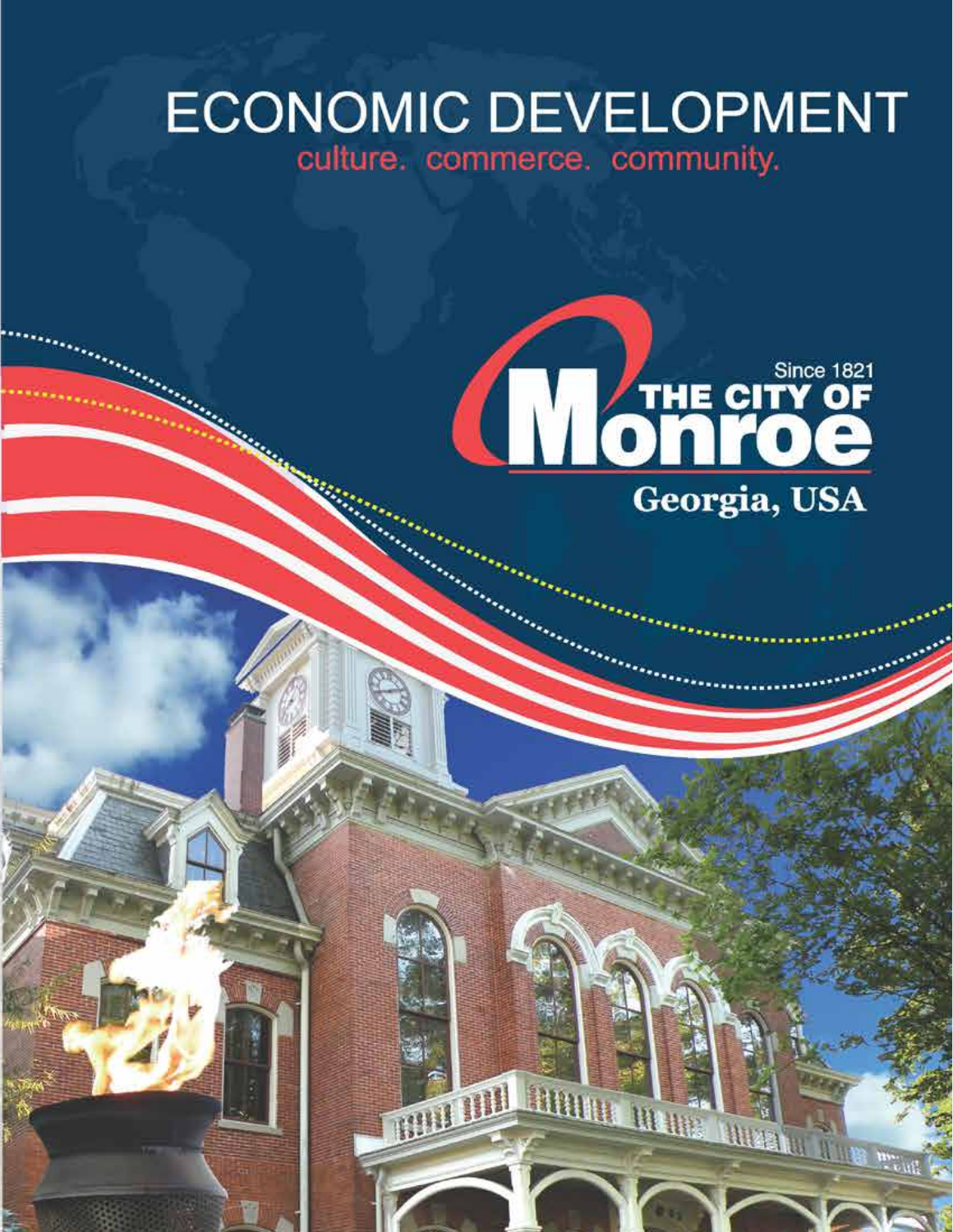# **Incentives**

### **Industrial Revenue Bonds**

The City of Monroe is a pro-active and pro-business community whose officials have placed a high priority on business recruitment. Through the Development Authority of Walton County, tax incentives are offered on a case by case basis in order to encourage business growth for new and existing businesses. Incentives are based upon the following factors: the number of jobs that will be created, the average wage and the gross annual payroll generated, the capital investment that will be made for long-term growth, and the amount of new and recurring taxes that will be generated.

#### **Opportunity Zone**

The City of Monroe has a qualified Opportunity Zone. When two or more jobs are created, businesses may be eligible to receive \$3,500 in employee tax credits for each new job for five years. The credits are applied against 100% of a business's annual Georgia corporate income tax. Remaining credits can then be used against Georgia payroll withholding taxes. Unused credits can be carried forward for ten years and applied to future state corporate income tax liability.

### **Port Tax Credit Bonus**

Georgia companies that increase imports or exports through a Georgia port by at least 10 percent can qualify for a bonus tax credit. Two options are offered: an addition of \$1,250 to the job tax credit or an adjustment in the investment tax credit.

### **Quality Jobs Tax Credit**

Companies that create at least 50 jobs in a 12-month period - at wages that are at least 10 percent higher than the county average - qualify for a tax credit of \$2,500 to \$5,000 per job.

### **City of Monroe**

Depending on the total community investment, type of industry, jobs, and salaries, the City of Monroe may consider local municipal incentives to include utilty location/upgrades, permit fees, and/or other costs generally paid by the business.

# **Higher Education**

Athens Technical College Emory University Georgia College and State University Georgia Institute of Technology Georgia Piedmont Technical College Georgia Regents University Gwinnett College Oxford College of Emory University Perimeter College Troy University University of Georgia

## **Education**

Walton County Public Schools George Walton Academy Loganville Christian Academy

23222

- 11 Elementary Schools
- 4 Middle Schools
- 4 High Schools
- 2 Private Schools
- Rising Graduation Rates
- Improving Test Scores
- Safe Schools
- Technology Initiatives

The City of Monroe is proud of its local education systems and is very proud of the outstanding education options for area youth.



Test scores are rising and teachers are highly qualified. Moreover, there is a great sense of cooperation between our schools and our business community. Through the Walton County Chamber of Commerce, the public schools, private schools, local governments, and the business community formed a partnership called Walton PROUD with the intent of working together to advance our education initiatives for our community.

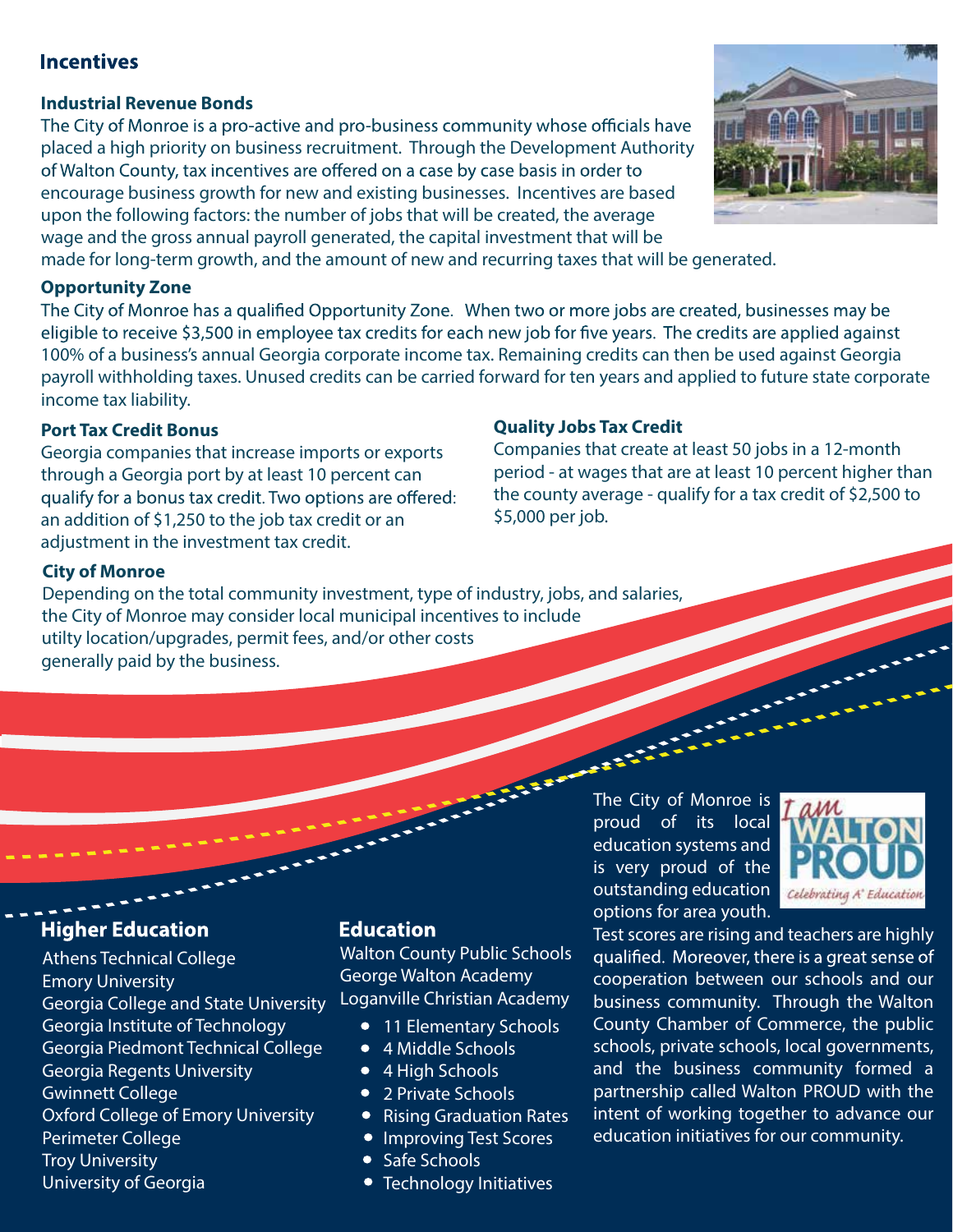# **Demographics**

|                       |                           | 2010 Census 2013 Estimate | 2018 Estimate                |
|-----------------------|---------------------------|---------------------------|------------------------------|
| <b>Walton County</b>  | 83,768                    | 85,336                    | 87,709                       |
| <b>City of Monroe</b> | 13,219                    | 13,343                    |                              |
|                       |                           |                           |                              |
|                       | 2013<br><b>Median Age</b> | 2013<br><b>Households</b> | 2013 Median<br><b>Income</b> |
| <b>Walton County</b>  | 34                        | 24,665                    | \$44,709                     |





# **Taxes**

| <b>Effective</b>           | <b>Millage</b> | <b>Sales</b> |
|----------------------------|----------------|--------------|
| <b>Property Tax</b>        | Rate           | Tax          |
| \$14.16 per<br>\$1,000 FMV | 35.41          | 7%           |

#### 10 miles 65,482

20 miles 476,183 30 miles 1,455,212 40 miles 2,927,185



# **Full Service Provider**

The City of Monroe is one of only four full-service utility providers in the state of Georgia offering the following services:

- Electric
- Internet (Cable & Fiber)
- Voice over Internet Protocol & Telephone
- Cable & Digital Television
- Sewer
- $\bullet$  Water
- $\bullet$  Gas
- Garbage & Recycling

### **Public Safety**

The City of Monroe is also a full-service provider of public safety to include the following:

Police

Emergency Management Systems (EMS) Fire (Fire Rating 4)

### **Fiber Network**

The City of Monroe has a fiber network that provides local businesses with the highest speeds needed for their internet and data requirements. With redundant connections to the Tellex Data Center at 56 Marietta Street in Atlanta, the City of Monroe can connect you to anywhere in the world.

- Large data file transfers for back-up storage and security reasons.
- Simple, manageable and scalable high-capacity bandwidth
- Speeds from 10 Mbps to 1 Gps
- Ability to drive applications such as video conferencing, VoIP, web hosting services or cloud applications
- Supported by our fiber-optic backbone, dynamic architecture and 24/7 monitoring by our Network Operations Center